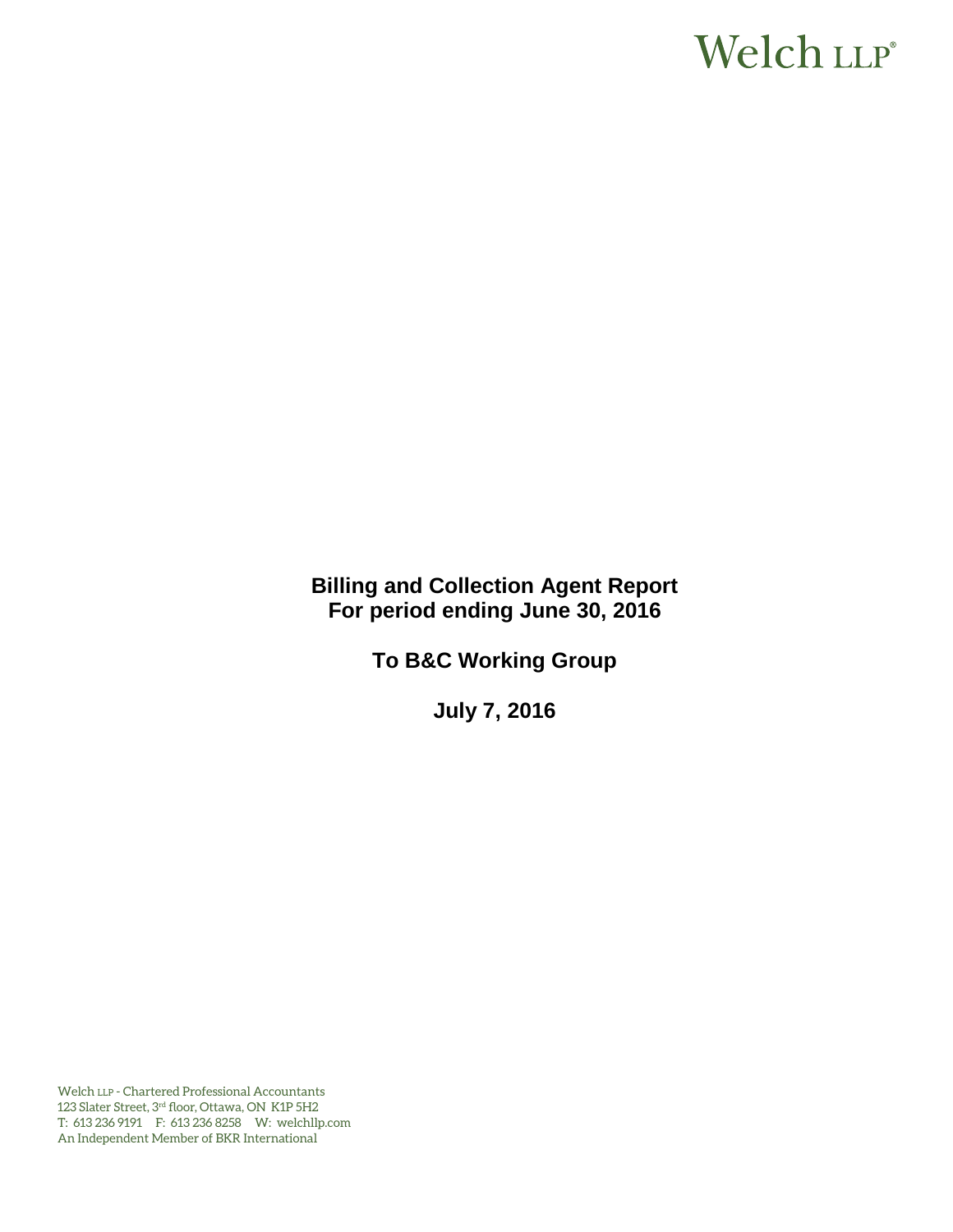# **NANPA FUND STATEMENT OF FINANCIAL POSITION June 30, 2016**

| <b>Assets</b><br>Cash Balance in bank account                                           |           |               | \$<br>2,151,768 |
|-----------------------------------------------------------------------------------------|-----------|---------------|-----------------|
| Receivable from US Carriers                                                             |           | 205,226       |                 |
| Receivable from Canada                                                                  |           | 8,929         |                 |
| Receivable from Caribbean countries<br>Receivables forwarded to Treasury for collection |           | 544<br>50,783 |                 |
| Allowance for uncollectible accounts                                                    | (60, 800) | 204,682       |                 |
| <b>Total assets</b>                                                                     |           |               | 2,356,450       |
| <b>Less:</b> Accrued liabilities (see below for makeup)                                 |           |               | (508,752)       |
| <b>Fund balance</b>                                                                     |           |               | 1,847,698       |
| <b>Makeup of Accrued Liabilities</b>                                                    |           |               |                 |
| Welch LLP                                                                               |           | 56,672        |                 |
| NEUSTAR Pooling 1K Block                                                                |           | 264,904       |                 |
| <b>NEUSTAR NANP Administration</b>                                                      |           | 182,326       |                 |
| Data Collection Agent - USAC                                                            |           | 4,850         |                 |
|                                                                                         | \$        | 508,752       |                 |

**\*\*\*\*\*\*\*\*\*\*\*\*\*\*\*\*\*\*\*\*\*\*\*\*\*\*\*\*\*\*\*\*\*\*\*\*\*\*\*\*\*\*\*\*\*\*\*\*\*\*\*\*\*\*\*\*\*\*\*\*\*\*\*\*\*\*\*\*\*\*\*\*\*\*\*\*\***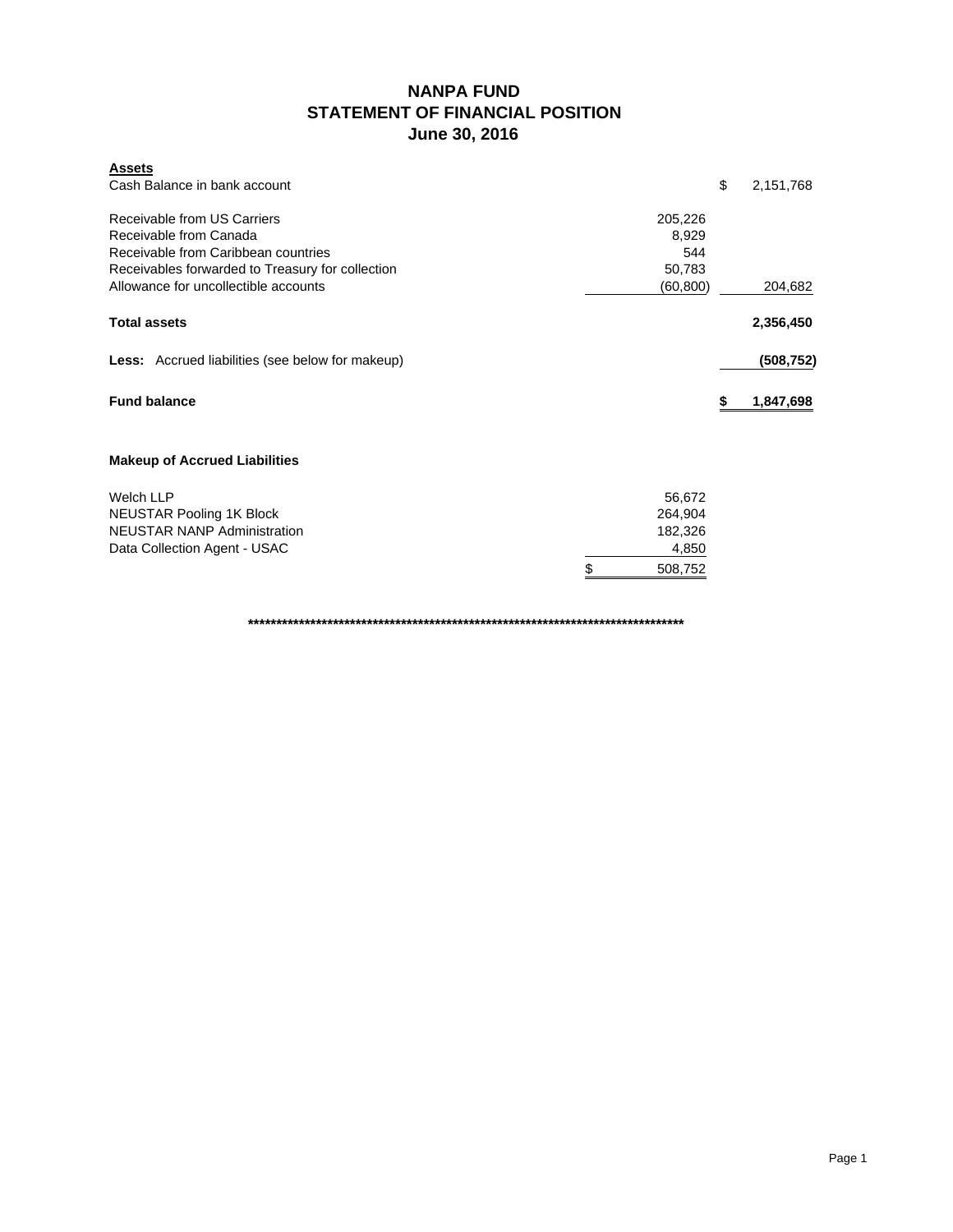#### **NANPA FUND FORECASTED STATEMENT OF CHANGES IN FUND BALANCE JULY 2015 TO SEPTEMBER 2016**

|                                              |      | Actual                 |                        |                        |                        |                        |                        |                        |                        |                        |                        |                        | <b>Budget</b>          |                        |                      |                    |                    | <b>Variance between</b><br>forecasted results |                             |
|----------------------------------------------|------|------------------------|------------------------|------------------------|------------------------|------------------------|------------------------|------------------------|------------------------|------------------------|------------------------|------------------------|------------------------|------------------------|----------------------|--------------------|--------------------|-----------------------------------------------|-----------------------------|
|                                              |      | <b>Jul-15</b>          | Aug-15                 | Sep-15                 | Oct-15                 | <b>Nov-15</b>          | <b>Dec-15</b>          | <b>Jan-16</b>          | Feb-16                 | Mar-16                 | Apr-16                 | Mav-16                 | <b>Jun-16</b>          | Jul-16                 | Aug-16               | Sep-16             | <b>Total</b>       | <b>Budget</b>                                 | and budget at Sept<br>30/16 |
| Revenue                                      |      |                        |                        |                        |                        |                        |                        |                        |                        |                        |                        |                        |                        |                        |                      |                    |                    |                                               |                             |
| <b>International Contributions</b><br>Canada | (1)  | 17,860                 | 8,930                  | 8,930                  | 8,930                  | 8,930                  | 8,930                  | 8,930                  | 8,929                  | 8,929                  | 8,929                  | 8,929                  | 8,929                  | 8,929                  | 8,929                |                    | 133,943            | 133,943                                       |                             |
| Caribbean countries                          | (1)  | 27,943                 | $\sim$ $-$             | $\sim$                 | $\sim$                 | $\sim$                 |                        | $\sim$                 | $\sim$                 | $\sim$ 100 $\mu$       | $\sim$                 | $\sim$ 100 $\mu$       | $\sim$ $-$             | $\sim$ $-$             | $\sim$               | $\sim$             | 27,943             | 27,943                                        |                             |
| <b>Total International Contributions</b>     |      | 45,803                 | 8,930                  | 8,930                  | 8,930                  | 8,930                  | 8,930                  | 8,930                  | 8,929                  | 8,929                  | 8,929                  | 8,929                  | 8,929                  | 8,929                  | 8,929                | $\sim$             | 161,886            | 161,886                                       |                             |
| Domestic Contributions - US carriers         | (1)  | 4,038,482              | 201,264                | 217,020                | 201,871                | 199,904                | 198,150                | 200,430                | 204,946                | 202,299                | 204,297                | 187,714                | 204,837                | 204,024                | 204,024              |                    | 6,669,262          | 6,653,548                                     | 15,714                      |
| Late filing fees for Form 499A               | (2)  | 28,900)                | 12,300                 | 33,600                 | 1,600)                 | 3,100)                 | 18,020)                | 24,320                 | 1,500                  | 1,200                  | 600                    | 1,400                  | 3,500                  |                        |                      | 90,700             | 92,900             | 80,000                                        | 12,900                      |
| Interest income                              | (3)  | 350                    | 660                    | 623                    | 401                    | 396                    | 411                    | 503                    | 346                    | 301                    | 265                    | 228                    | 240                    | 416                    | 416                  | 416                | 5,972              | 6.250                                         | (278)                       |
| <b>Total revenue</b>                         |      | 4.055.735              | 198,554                | 260.173                | 209,602                | 206,130                | 189.471                | 234.183                | 215,721                | 212,729                | 214.091                | 198.271                | 217,506                | 213,369                | 213,369              | 91.116             | 6.930.020          | 6.901.684                                     | 28,336                      |
| <b>Expenses</b>                              |      |                        |                        |                        |                        |                        |                        |                        |                        |                        |                        |                        |                        |                        |                      |                    |                    |                                               |                             |
| <b>NANPA Administration</b>                  | (4)  | 181,724                | 183,408                | 182,926                | 182,999                | 181,497                | 184,095                | 181,497                | 181,497                | 184,801                | 212,850                | 181,497                | 182,326                | 185,137                | 185,137              | 185,137            | 2,776,528          | 2,777,061                                     | (533)                       |
| 1K Block Pooling                             | (5)  | 253,919                | 266,971                | 270,119                | 268,620                | 264,362                | 266,061                | 264,343                | 264,801                | 265,729                | 284,393                | 264,679                | 264,904                | 265,240                | 265,240              | 265,240            | 3,994,621          | 3,978,606                                     | 16,015                      |
| <b>Billing and Collection</b><br>Welch LLP   | (6)  | 28,336                 | 28,336                 | 28,336                 | 28,336                 | 28,336                 | 28,336                 | 28,336                 | 28,336                 | 28,336                 | 28,336                 | 28,336                 | 28,336                 | 28,336                 | 28,336               | 28,336             | 425,040            | 425,040                                       |                             |
| Data Collection Agent                        | (7)  | 4,935                  | 4,935                  | 4,952                  | 4,935                  | 4,935                  | 4,935                  | 7,115                  | 5,328                  | 5,328                  | 5,357                  | 5,328                  | 5,328                  | 4,850                  | 4,850                | 4.850              | 77,961             | 72,750                                        | 5,211                       |
| <b>Annual Operations Audit</b>               | (8)  | $\sim$ $-$             | $\sim$                 | 45,200                 | $\sim$                 | $\sim$ $-$             | $\sim$                 | $\sim$ $-$             |                        | $\sim$                 | $\sim$                 |                        | $\sim$                 | $\overline{a}$         |                      | $\sim$             | 45,200             | 46,000                                        | (800)                       |
| <b>Bank Charges</b>                          | (9)  | 2.407                  | 6,727                  | 4,248                  | 3.375                  | 2,912                  | 3.055                  | 2.645                  | 2.340                  | 2.043                  | 2.624                  | 2.565                  | 2.097                  | 3.166                  | 3.166                | 3.166              | 46,536             | 47,500                                        | (964)                       |
| Carrier Audits                               | (10) | $\overline{a}$         | $\sim$                 | $\sim$                 | $\sim$                 | $\sim$                 | $\sim$                 |                        |                        |                        |                        |                        |                        |                        |                      | $\sim$             |                    | 375,000                                       | (375,000)                   |
| Bad debt expense                             | (11) | 18.975)                | 56,368)                | 68,512                 | 4,795)                 | 209)                   | 38,377)                | 16,897                 | 1,328)                 | 1,807                  | 732                    | 3,060                  | 2,855                  | 2,666                  | 2,666                | 2,666              | 18,191)            | 40,000                                        | (58, 191)                   |
| <b>Total expenses</b>                        |      | 452.346                | 434,009                | 604,293                | 483,470                | 481,833                | 448,105                | 500,833                | 480,974                | 488,044                | 534,292                | 485,465                | 485,846                | 489,395                | 489,395              | 489,395            | 7,347,695          | 7,761,957                                     | (414, 262)                  |
| Net revenue (expenses)                       |      | 3,603,389              | 235,455)               | 344,120)               | 273,868)               | 275,703)               | 258,634)               | 266,650)               | 265,253)               | 275,315)               | 320,201)               | 287,194) (             | 268,340) (             | 276,026)               | 276,026)             | 398,279)           | 417,675)           | 860,273)                                      | 442,598                     |
| <b>Opening fund balance</b>                  |      | 1,315,042              | 4,918,431              | 4.682.976              | 4.338.856              | 4.064.988              | 3,789,285              | 3,530,651              | 3.264.001              | 2,998,748              | 2,723,433              | 2,403,232              | 2,116,038              | 1,847,698              | 1,571,672            | 1,295,646          | 1,315,042          | 1,360,273                                     | (45, 231)                   |
| <b>Closing fund balance</b>                  |      | 4,918,431              | 4,682,976              | 4.338.856              | 4,064,988              | 3,789,285              | 3.530.651              | 3,264,001              | 2,998,748              | 2,723,433              | 2,403,232              | 2,116,038              | 1,847,698              | 1,571,672              | 1.295.646            | 897,367            | 897,367            | 500,000                                       | 397,367                     |
| Fund balance makeup:                         |      |                        |                        |                        |                        |                        |                        |                        |                        |                        |                        |                        |                        |                        |                      |                    |                    |                                               |                             |
| Contingency                                  |      | 500,000                | 500,000                | 500,000                | 500,000                | 500,000                | 500,000                | 500,000                | 500,000                | 500,000                | 500,000                | 500,000                | 500,000                | 500,000                | 500,000              | 500,000            | 500,000            | 500,000                                       |                             |
| Surplus                                      |      | 4.418.431<br>4.918.431 | 4.182.976<br>4.682.976 | 3.838.856<br>4.338.856 | 3.564.988<br>4.064.988 | 3.289.285<br>3.789.285 | 3.030.651<br>3.530.651 | 2.764.001<br>3.264.001 | 2.498.748<br>2.998.748 | 2,223,433<br>2.723.433 | 1.903.232<br>2.403.232 | 1.616.038<br>2.116.038 | 1.347.698<br>1.847.698 | 1.071.672<br>1.571.672 | 795.646<br>1.295.646 | 397.367<br>897.367 | 397.367<br>897.367 | 500,000                                       |                             |
|                                              |      |                        |                        |                        |                        |                        |                        |                        |                        |                        |                        |                        |                        |                        |                      |                    |                    |                                               |                             |

**(1)** The US carrier contributions for the period from July 2015 to September 2016 and the International contributions are based upon actual billings.

(2) These fees represent the \$100 late filing fee charged to those companies that do not file the Form 499A by the due date.

**(3)** Interest income projections are estimates

**(4)** The cost for NANP Administration is based on the contract awarded in 2013. The contract expires in July 2017.

(5) The cost for 1K Block Pooling Administration is based on a four-year contract expiring July 14, 2017 with a six-month transition period to January 14, 2018.

**(6)** The cost of B&C Agent is based on the interim contract with Welch LLP in force until June 30, 2016.

**(7)** The expense for the Data Collection Agent is based on an estimate of costs by USAC for the 2015 calendar year.

**(8)** The expense for the annual operations audit performed by Ernst & Young LLP is based on the quote given.

**(9)** Bank fees are an expense to the Fund.

**(10)** The budget allowed \$375,000 for carrier audits.

**(11)** The allowance covers all accounts considered potentially uncollectible at June 30, 2016.

**Assumptions: Reconciliation of forecast at September 30, 2016 to budget**

| Budgeted fund balance at September 30/16 - contingency                                                | 500,000   |
|-------------------------------------------------------------------------------------------------------|-----------|
| Decrease in fund balance between budget period (December 2014) and June 2015                          | (45, 231) |
| Additional billings over estimate from budget                                                         | 15,714    |
| Late filing fees (reversal) for Form 499A                                                             | 12,900    |
| Underestimate of interest earned to date compared to budget                                           | (278)     |
| NANP Admin - difference between budget and actual contract awarded due to variable travel costs       | 29,575    |
| NANP Admin - change orders issued                                                                     | (29, 042) |
| Additional billings from B & C Agent due to renewal of contract                                       |           |
| Data Collection fees - Adjustment to actual from budget                                               | (5,211)   |
| Bad debts - Adjustment to actual from budget                                                          | 58,191    |
| IK Block Pooling - difference between budget and actual contract awarded due to variable travel costs | (16, 015) |
| Pooling change orders                                                                                 |           |
| Carrier audits that will not be performed                                                             | 375,000   |
| Operations Audit - Adjustment to actual from budget                                                   | 800       |
| Bank fees - Adjustment to actual from budget                                                          | 964       |
| Forecasted fund balance at September 30/16                                                            | 897,367   |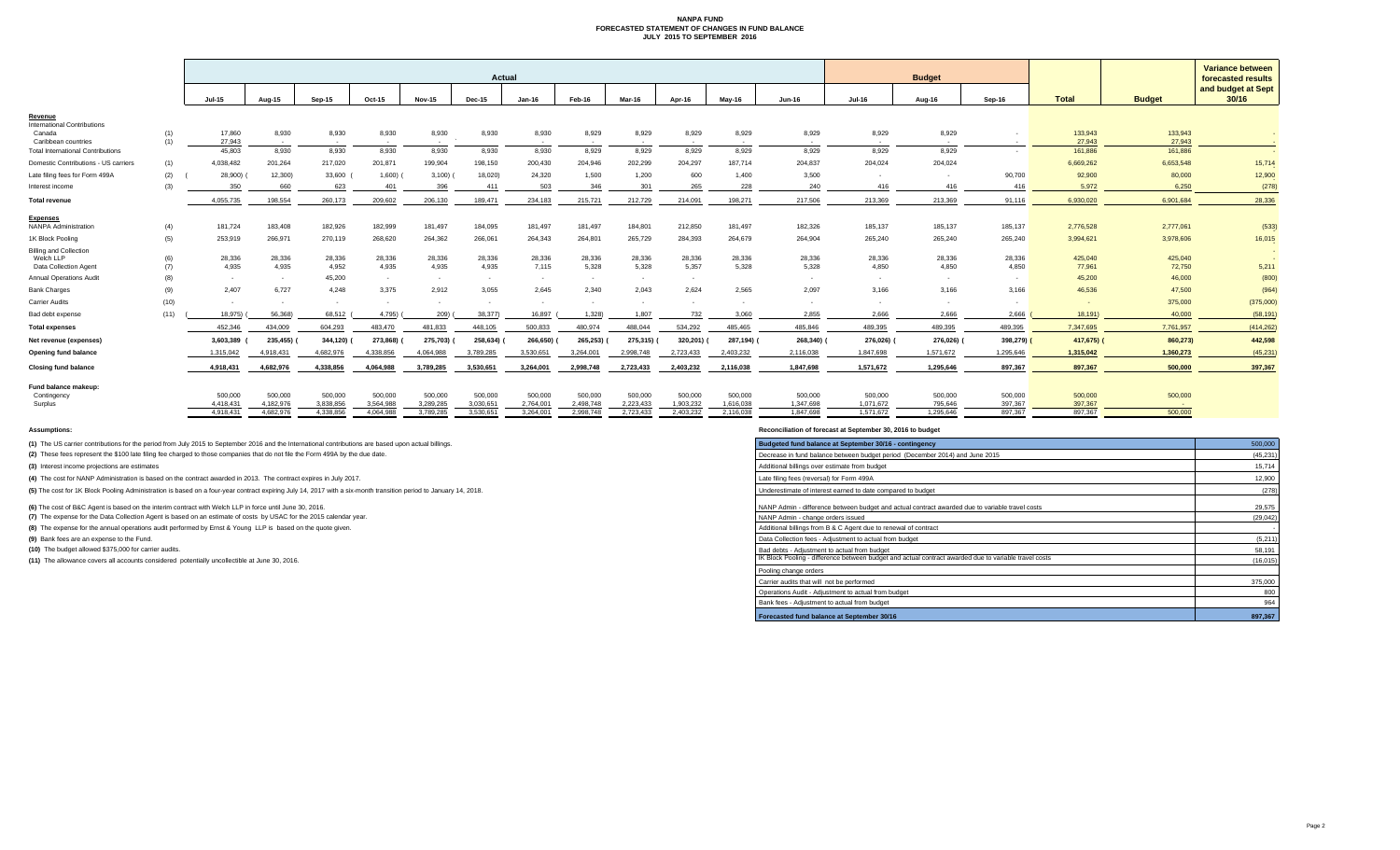#### **NANPA FUND FORECASTED STATEMENT OF CHANGES IN FUND BALANCE OCTOBER 2016 TO SEPTEMBER 2017**

|                                                                            |            | <b>Projection</b>                 |                                   |                                   |                                   |                                   |                                   |                                   |                                    |                                 |                               |                               |                                |
|----------------------------------------------------------------------------|------------|-----------------------------------|-----------------------------------|-----------------------------------|-----------------------------------|-----------------------------------|-----------------------------------|-----------------------------------|------------------------------------|---------------------------------|-------------------------------|-------------------------------|--------------------------------|
|                                                                            |            | Oct-16                            | <b>Nov-16</b>                     | Dec-16                            | <b>Jan-17</b>                     | Feb-17                            | Mar-17                            | Apr-17                            | May-17                             | <b>Jun-17</b>                   | <b>Jul-17</b>                 | Aug-17                        | Sep-17                         |
| <b>Projected Revenue</b><br><b>International Contributions</b><br>Canada   | (1)        | 9,742                             | 9,742                             | 9,742                             | 9,741                             | 9,741                             | 9,741                             | 9,741                             | 9,741                              | 9,741                           | 9,741                         | 9,741                         | 9,741                          |
| Caribbean countries<br><b>Total International Contributions</b>            | (1)        | 24,439<br>34,181                  | $\sim$<br>9.742                   | $\sim$<br>9,742                   | $\sim$<br>9,741                   | $\overline{\phantom{a}}$<br>9.741 | 9,741                             | $\overline{\phantom{a}}$<br>9,741 | $\overline{\phantom{a}}$<br>9,741  | $\sim$<br>9,741                 | 9,741                         | $\blacksquare$<br>9,741       | 9,741                          |
| Domestic Contributions - US carriers                                       | (1)        | 3,377,478                         | 217,968                           | 217,968                           | 217,968                           | 217,968                           | 217,968                           | 217,968                           | 217,968                            | 217,968                         | 217,967                       | 217,967                       | 217,967                        |
| Late filing fees for Form 499A                                             |            |                                   |                                   |                                   |                                   |                                   |                                   |                                   | $\overline{\phantom{a}}$           |                                 |                               |                               | 80,000                         |
| Interest income                                                            | (2)<br>(3) | 417                               | 417                               | 417                               | $\overline{\phantom{a}}$<br>417   | 417                               | ٠<br>417                          | $\overline{\phantom{a}}$<br>417   | 417                                | $\overline{\phantom{a}}$<br>416 | 416                           | 416                           | 416                            |
|                                                                            |            |                                   |                                   |                                   |                                   |                                   |                                   |                                   |                                    |                                 |                               |                               |                                |
| Total projected revenue                                                    |            | 3,412,076                         | 228,127                           | 228,127                           | 228,126                           | 228,126                           | 228,126                           | 228,126                           | 228,126                            | 228,125                         | 228,124                       | 228,124                       | 308,124                        |
| <b>Projected Expenses</b><br><b>NANPA Administration</b>                   | (4)        | 189,864                           | 189,864                           | 319,868                           | 189,864                           | 189,864                           | 189,864                           | 189,864                           | 189,864                            | 189,864                         | 195,561                       | 195,560                       | 195,560                        |
| 1K Block Pooling                                                           | (5)        | 258,989                           | 258,989                           | 258,989                           | 258,989                           | 258,989                           | 258,989                           | 258,989                           | 258,989                            | 258,989                         | 258,989                       | 258,989                       | 258,988                        |
| <b>Billing and Collection</b><br>Welch LLP<br>Data Collection Agent - USAC | (6)<br>(7) | 31,169<br>5,328                   | 31,169<br>5,328                   | 31,169<br>7,508                   | 31,169<br>5,754                   | 31,169<br>5,754                   | 31,169<br>5,754                   | 31,169<br>5,754                   | 31,169<br>5,754                    | 31,169<br>5,754                 | 31,169<br>5,754               | 31,169<br>5,754               | 31,169<br>5,754                |
| <b>Annual Operations Audit</b>                                             | (8)        | $\overline{\phantom{a}}$          | $\sim$                            | 47,000                            | $\sim$                            |                                   | $\sim$                            | $\overline{\phantom{a}}$          | ٠                                  | $\blacksquare$                  |                               | $\overline{\phantom{a}}$      |                                |
| <b>Bank Charges</b>                                                        | (9)        | 3,084                             | 3,084                             | 3,084                             | 3,084                             | 3,083                             | 3,083                             | 3,083                             | 3,083                              | 3,083                           | 3,083                         | 3,083                         | 3,083                          |
| <b>Carrier Audits</b>                                                      | (10)       | $\overline{\phantom{a}}$          |                                   | $\overline{\phantom{a}}$          | $\sim$                            | 300,000                           | $\blacksquare$                    | $\overline{\phantom{a}}$          | $\blacksquare$                     | $\overline{\phantom{a}}$        | $\overline{\phantom{a}}$      | $\overline{\phantom{a}}$      |                                |
| Bad debt expense (recovery)                                                | (11)       | 3,334                             | 3,334                             | 3,334                             | 3,334                             | 3,333                             | 3,333                             | 3,333                             | 3,333                              | 3,333                           | 3,333                         | 3,333                         | 3,333                          |
| <b>Total projected expenses</b>                                            |            | 491,768                           | 491,768                           | 670,952                           | 492,194                           | 792,192                           | 492,192                           | 492,192                           | 492,192                            | 492,192                         | 497,889                       | 497,888                       | 497,887                        |
| Projected Net revenue (expenses)                                           |            | 2,920,308                         | 263,641                           | 442,825) (                        | 264,068)                          | 564,066) (                        | 264,066) (                        | 264,066) (                        | 264,066)                           | 264,067) (                      | 269,765) (                    | 269,764) (                    | 189,763)                       |
| <b>Projected Opening fund balance</b>                                      |            | 897,367                           | 3,817,675                         | 3,554,034                         | 3,111,209                         | 2,847,141                         | 2,283,075                         | 2,019,009                         | 1,754,943                          | 1,490,877                       | 1,226,810                     | 957,045                       | 687,281                        |
| <b>Projected Closing fund balance</b>                                      |            | 3,817,675                         | 3,554,034                         | 3,111,209                         | 2,847,141                         | 2,283,075                         | 2,019,009                         | 1,754,943                         | 1,490,877                          | 1,226,810                       | 957,045                       | 687,281                       | 497,518                        |
| Projected Fund balance makeup:<br>Contingency<br>Surplus                   |            | 500,000<br>3,317,675<br>3,817,675 | 500,000<br>3,054,034<br>3,554,034 | 500,000<br>2,611,209<br>3,111,209 | 500,000<br>2,347,141<br>2,847,141 | 500,000<br>1,783,075<br>2,283,075 | 500,000<br>1,519,009<br>2,019,009 | 500,000<br>1,254,943<br>1,754,943 | 500,000<br>990,876.92<br>1,490,877 | 500,000<br>726,810<br>1,226,810 | 500,000<br>457,045<br>957,045 | 500,000<br>187,281<br>687,281 | 500,000<br>(2, 482)<br>497,518 |
|                                                                            |            |                                   |                                   |                                   |                                   |                                   |                                   |                                   |                                    |                                 |                               |                               |                                |

#### **Assumptions:**

**(1)** The contribution for October 2016 - September 2017 is based on preliminary Form 499A figures provided by USAC in May 2016.

**(2)** These estimated fees represent the \$100 late filing fee charged to those companies that do not file the Form 499A by the due date.

**(3)** Interest income projections are estimates

(4) The cost of NANP administration is based on the contract in force until June 2017. Estimates are used for July to September 2017. \$130,000 is also added for potential change orders anticipated to be issued by Sep 2017.

**(5)** The cost for 1K Block Pooling Administration is based on the contract in force until July 14, 2017. Estimates based on the existing contract amounts are used for July 15, 2017 to September 30, 2017.

**(6)** The cost of B&C Agent is based on the current interim contract with Welch LLP in force until December 31, 2016 plus 10% as recommended by the FCC.

**(7)** The expense for the Data Collection Agent is based on estimate of costs by USAC.

**(8)** The cost of the annual operations audit is based on the cost of the prior year's history of billing from Ernst & Young LLP.

**(9)** Bank fees are an expense to the Fund and are estimated based on prior years' history.

**(10)** The budget allowed \$300,000 for carrier audits.

**(11)** The allowance covers all accounts considered potentially uncollectible.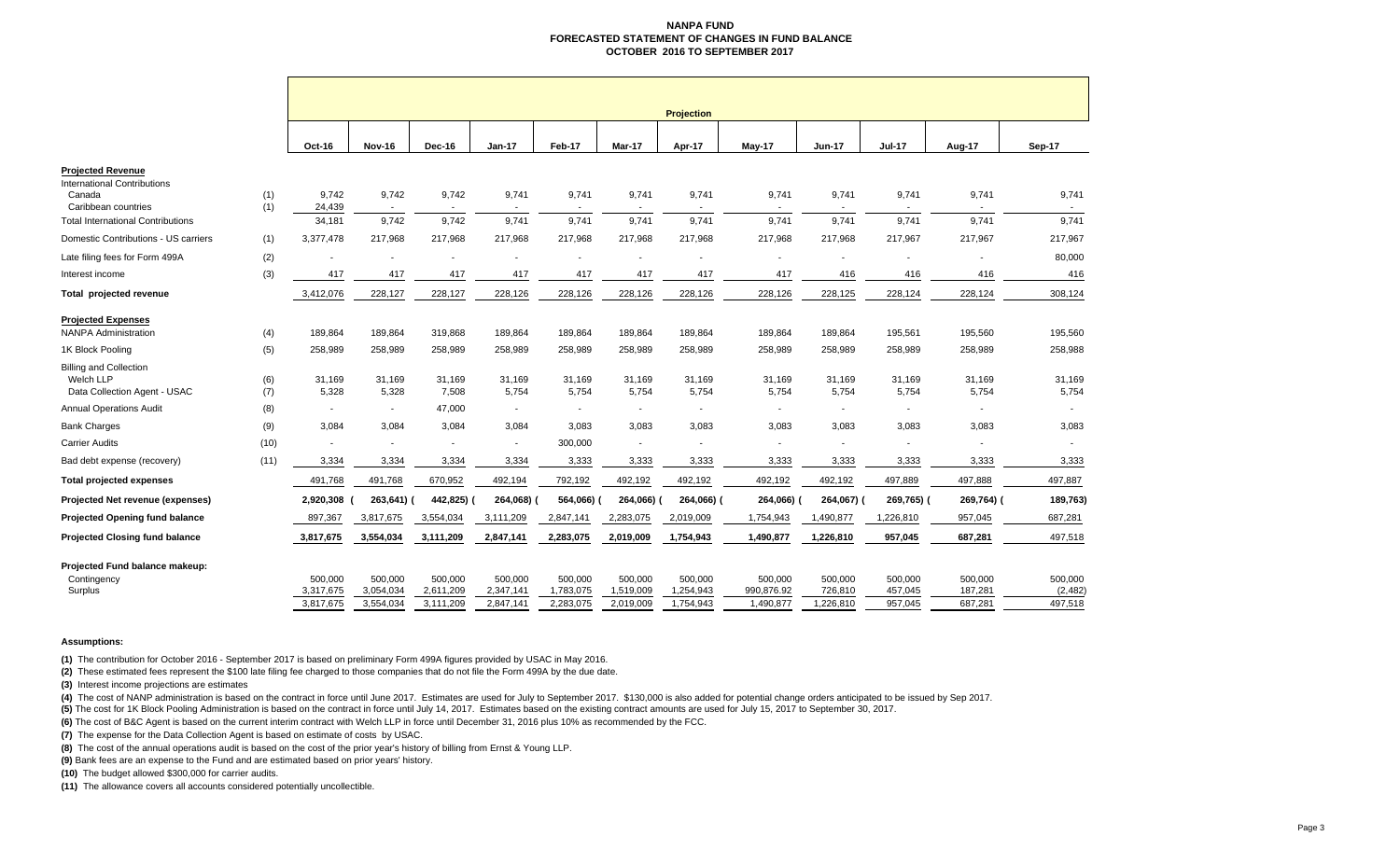#### **CURRENT AND FORECASTED LIABILITIES**

|                                                                                       |           |                  |               | Current       |               |         |         |         |               |               |  |  |
|---------------------------------------------------------------------------------------|-----------|------------------|---------------|---------------|---------------|---------|---------|---------|---------------|---------------|--|--|
|                                                                                       |           |                  |               | <b>Jun-16</b> | <b>Jul-16</b> | Aug-16  | Sep-16  | Oct-16  | <b>Nov-16</b> | <b>Dec-16</b> |  |  |
| <b>NEUSTAR - NANPA Administration contract</b>                                        |           |                  |               | 182,326       | 185,137       | 185,137 | 185,137 | 202,122 | 202,122       | 202,122       |  |  |
| - Payment authorized by the FCC in June<br>May 2016                                   | \$        | 181,497          |               |               |               |         |         |         |               |               |  |  |
| - Authorization by the FCC has not been received for payment                          |           |                  |               |               |               |         |         |         |               |               |  |  |
| June 2016                                                                             |           |                  | \$<br>182,326 |               |               |         |         |         |               |               |  |  |
| <b>NEUSTAR - Block Pooling</b>                                                        |           |                  |               | 264,904       | 265,240       | 265,240 | 265,240 | 258,989 | 258,989       | 258,989       |  |  |
| - Payment authorized by the FCC in June<br>May 2016                                   | \$        | 264,679          |               |               |               |         |         |         |               |               |  |  |
| - Authorization by the FCC has not been received for payment<br>June 2016             |           |                  | \$<br>264,904 |               |               |         |         |         |               |               |  |  |
| Welch LLP - Billing & Collection Agent                                                |           |                  |               | 56,672        | 28,336        | 28,336  | 28,336  | 31,169  | 31,169        | 31,169        |  |  |
| - Payment authorized by the FCC in June                                               |           |                  |               |               |               |         |         |         |               |               |  |  |
| - Authorization by the FCC has not been received for payment<br>May 2016<br>June 2016 | <u>\$</u> | 28,336<br>28,336 | \$<br>56,672  |               |               |         |         |         |               |               |  |  |
| <b>USAC - Data Collection Agent</b><br>- Payment authorized by the FCC in June        |           |                  |               | 4,850         | 4,850         | 4,850   | 4,850   | 5,328   | 5,328         | 7,508         |  |  |
| May 2016                                                                              | \$        | 5,328            |               |               |               |         |         |         |               |               |  |  |
| - Authorization by the FCC has not been received for payment<br>June 2016             |           |                  | \$<br>4,850   |               |               |         |         |         |               |               |  |  |
| <b>Carrier audits</b>                                                                 |           |                  |               |               |               |         |         |         |               |               |  |  |
| Ernst & Young LLP- Annual operations audit                                            |           |                  |               |               |               |         |         |         | ٠             | 47,000        |  |  |
| <b>Bank Fees</b>                                                                      |           |                  |               |               | 3,166         | 3,166   | 3,166   | 3,084   | 3,084         | 3,084         |  |  |
| <b>Total</b>                                                                          |           |                  |               | 508,752       | 486,729       | 486,729 | 486,729 | 500,692 | 500,692       | 549,872       |  |  |